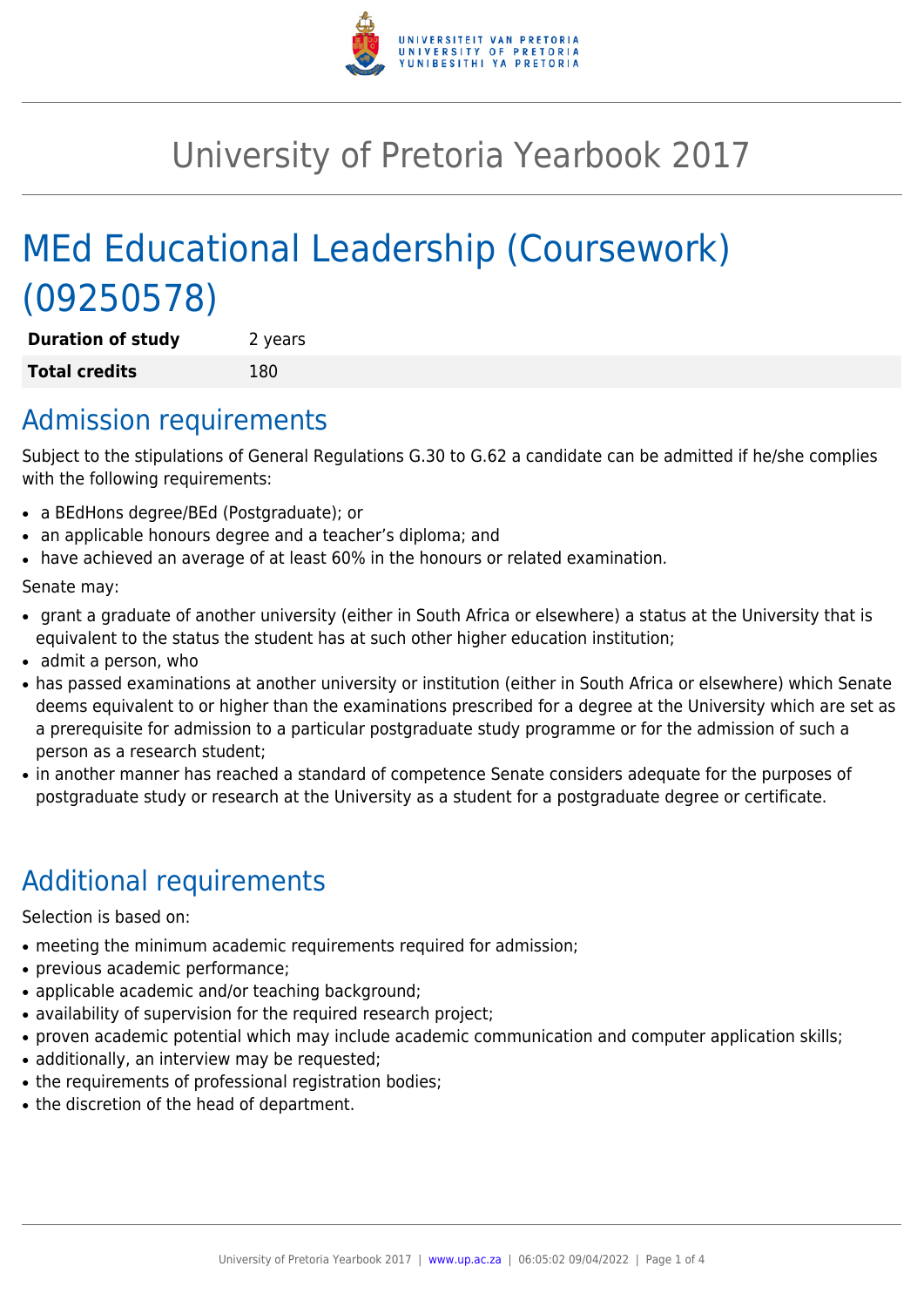

## Other programme-specific information

- Renewal of registration after the two-year period is permitted only under special circumstances in which case the head of department may give approval for a limited fixed extension of this period in terms of the set procedures.
- Students will be granted two opportunities to pass NMQ 800. Unsuccessful candidates will not be allowed to continue with the programme.
- This requirement applies to both the full research as well as the coursework master's degrees.

## Research information

All master's students must submit a dissertation or a mini-dissertation and must pass Research Proposal (NMQ 800). For the MEd research degree programmes, a dissertation on a topic approved by the Dean on the recommendation of the Head of department must be submitted, following the approval of a complete research proposal. A literature study is not acceptable.

- One publishable article based on the research that the student conducted for the dissertation or the minidissertation and approved by the supervisor, must be submitted. The article must be submitted at the offices of Student Administration before 15 February for the Autumn graduation ceremonies and before 15 July for the Spring graduation ceremonies.
- In addition to the copies referred to above, each successful student must submit a bound paper copy as well as two electronic copies of the approved mini-dissertation/dissertation to the Head: Student Administration in the format specified by the faculty and in accordance with the minimum standards set by the Department of Library Services
- (see http://upetd.up.ac.za/authors/ publish/ standards.htm#specs), before 15 February for the Autumn graduation ceremonies and before 15 July for the Spring graduation ceremonies. Failure to meet these deadlines will result in the degree being awarded during a subsequent series of graduation ceremonies.
- All students have to submit a research proposal during the first year of registration and defend it successfully before a panel of examiners appointed by the Dean, in collaboration with the Head of department, Supervisor and Research Coordinator, before they can start with the research.
- Students have to apply for ethical clearance to the Head of department and Ethics Committee and only commence with field work once the application for ethical clearance has been approved by the Ethics Committee.
- Students have to present a progress report on the research to the Supervisor annually. Continued reregistration depends on satisfactory annual progress.
- All students have to attend the research capacity building sessions on quantitative and qualitative research at master's level.

### Pass with distinction

The MEd degree with coursework is conferred with distinction on a student who obtains 75% in the mini-dissertation and an average of 75% in the remaining modules.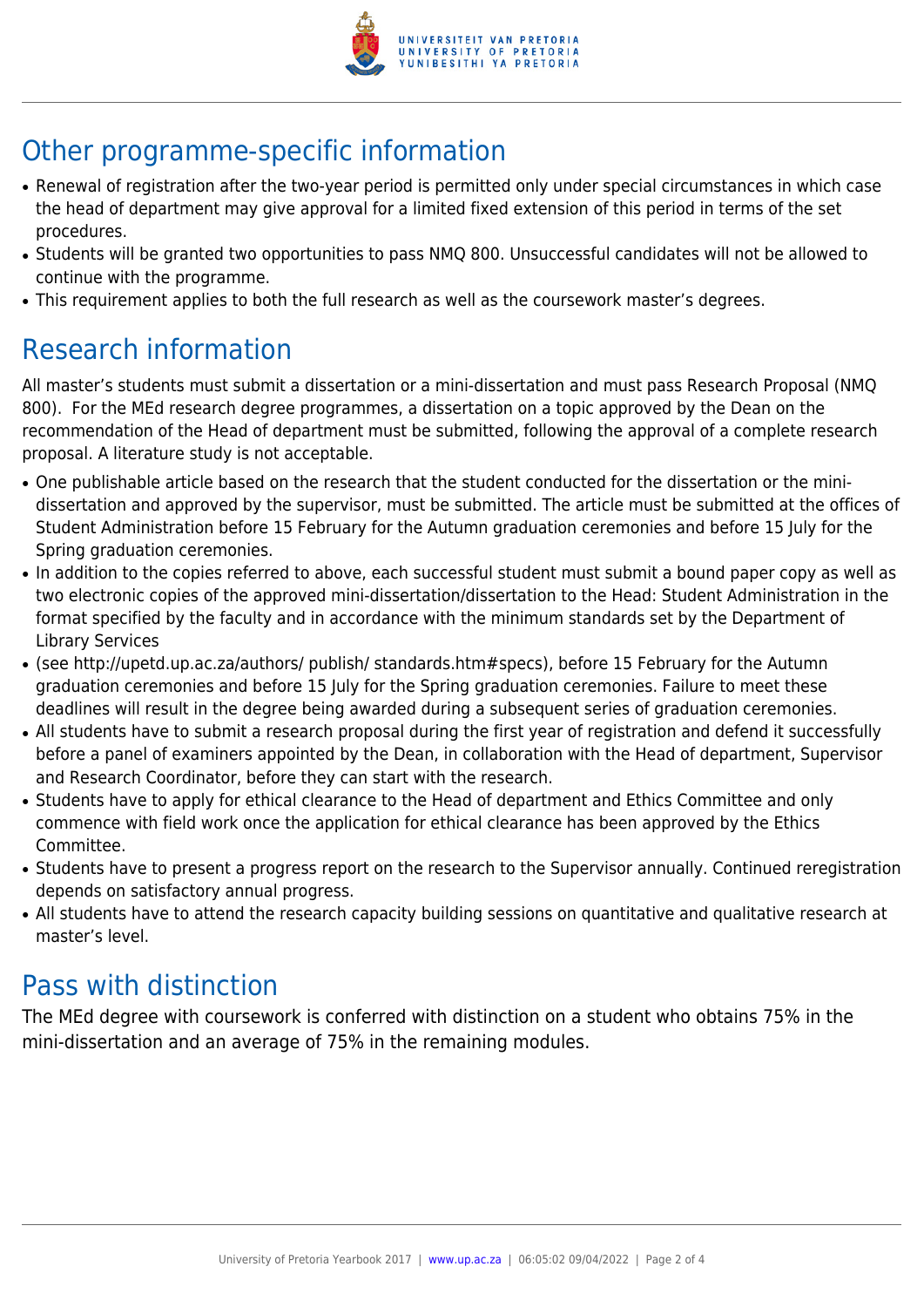

### Curriculum: Year 1

**Minimum credits: 180**

#### **Fundamental modules**

[Research proposal 800](https://www.up.ac.za/mechanical-and-aeronautical-engineering/yearbooks/2017/modules/view/NMQ 800) (NMQ 800) - Credits: 30.00

#### **Core modules**

[Leadership and management of learning in education 880](https://www.up.ac.za/mechanical-and-aeronautical-engineering/yearbooks/2017/modules/view/LBL 880) (LBL 880) - Credits: 20.00 [Education law 880](https://www.up.ac.za/mechanical-and-aeronautical-engineering/yearbooks/2017/modules/view/OWR 880) (OWR 880) - Credits: 20.00 [Mini-dissertation 895](https://www.up.ac.za/mechanical-and-aeronautical-engineering/yearbooks/2017/modules/view/OWR 895) (OWR 895) - Credits: 90.00 [Human and financial resources management in education 880](https://www.up.ac.za/mechanical-and-aeronautical-engineering/yearbooks/2017/modules/view/HFE 880) (HFE 880) - Credits: 20.00